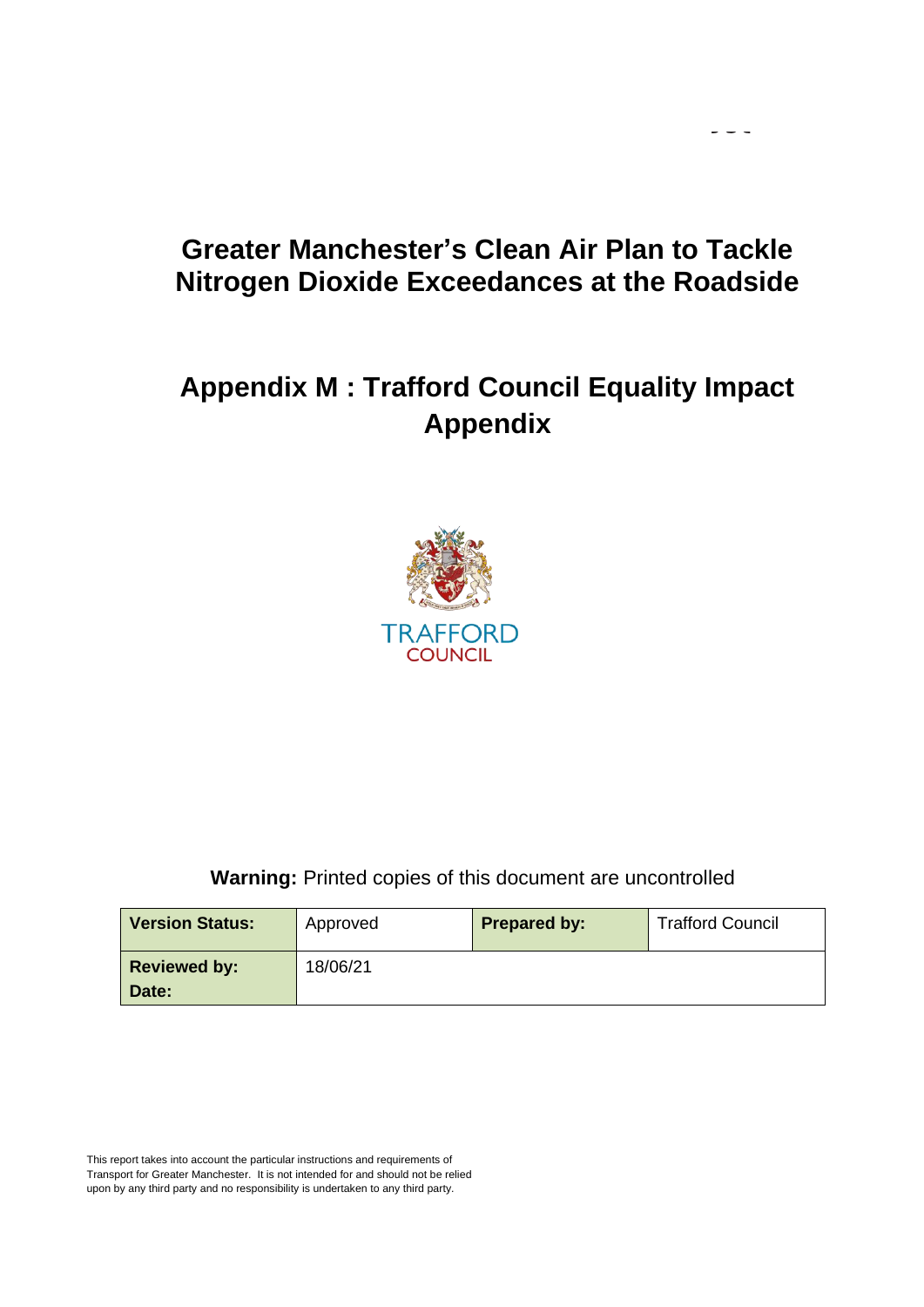# **Contents**

|   |     |                                      | Page |
|---|-----|--------------------------------------|------|
| 1 |     | <b>Local Authority EqIA Appendix</b> | 1    |
|   | 1.1 | Introduction                         |      |
|   | 1.2 | Local approach to Equality Impact    |      |
| 2 |     | <b>Trafford EqIA Appendix</b>        | 2    |
|   | 2.1 | Baseline data review                 | 2    |
|   | 2.2 | Equality impacts review              | 4    |
|   | 2.3 | 'Hot-spots' in Trafford              | 10   |
|   | 2.4 | Actions to be taken by Trafford      | 10   |
|   |     |                                      |      |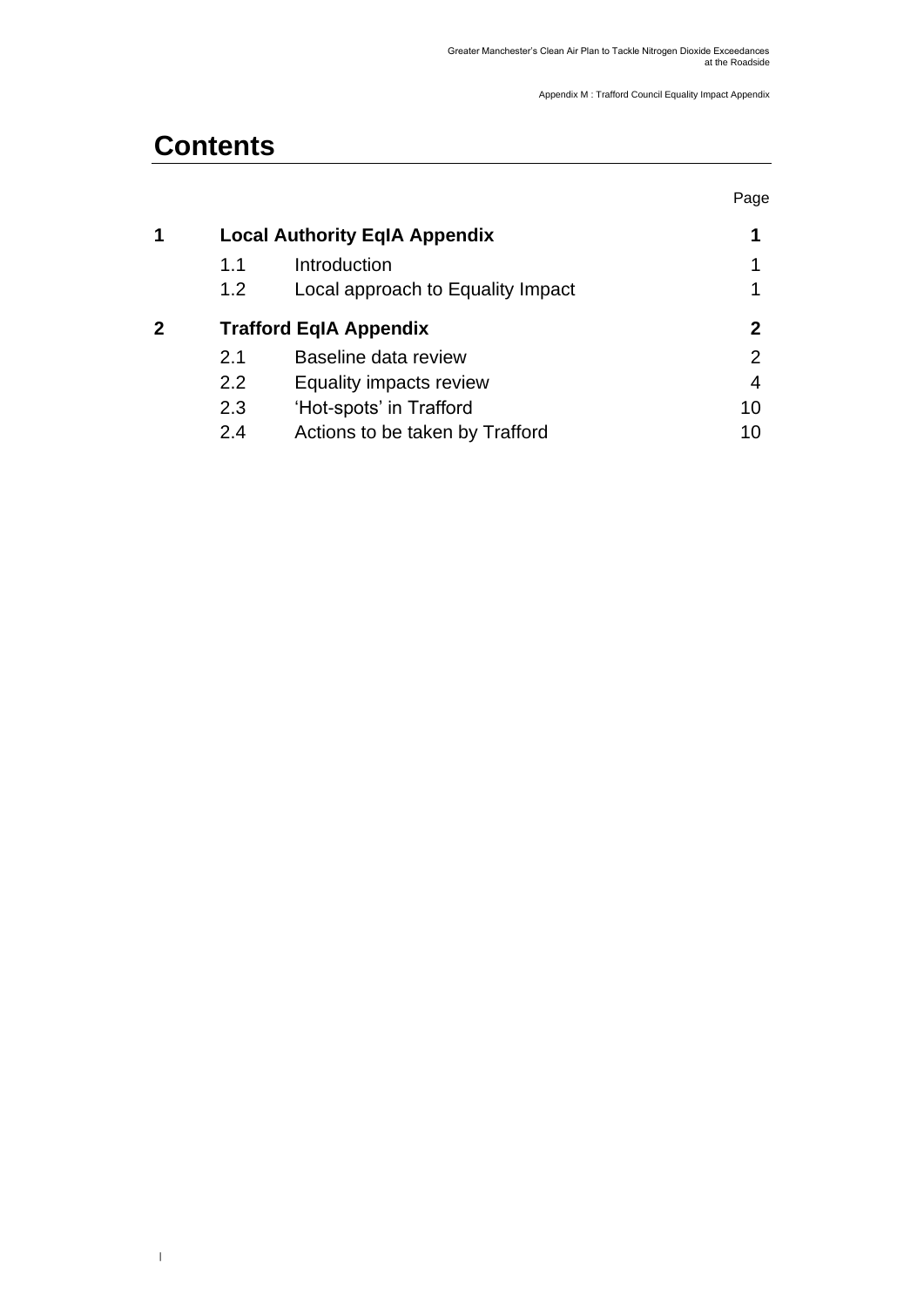# <span id="page-2-0"></span>**1 Local Authority EqIA Appendix**

### <span id="page-2-1"></span>**1.1 Introduction**

<span id="page-2-2"></span>An Equality Impact Assessment (EqIA) has been developed at a Greater Manchester (GM) scale for the GM Clean Air Plan (GM CAP) in line with the public sector equality duty in section 149 of the Equality Act, 2010.

The GM wide assessment builds on EqIAs that were published at the Outline Business Case stage in 2019 and the EqIA developed to support the consultation in late 2020. It considers the impacts on protected characteristics related to the implementation of CAZ C charging zone in GM and how implementation of the proposed package of mitigation measures addresses any identified equality impacts. This EqIA is an update following changes to the GM CAP policy made in consideration of feedback received during the consultation.

The EqIA is supported by an Equality Impact Evidence Report, appended to the EqIA<sup>1</sup>.

## **1.1 Local Authority Assessment**

This appendix to the GM EqIA includes an assessment of equality carried out by Trafford Council. The reasons for individual LA assessments include:

- To fulfil legal requirements placed on LAs to meet their duty under the Equality Act;
- To ensure that each of the LAs has considered and understood the full GM EqIA report and the context for the LA itself;
- To identify any LA baseline profile nuances or differences to that presented in the GM EqIA (Appendix A in the Equality Impact Evidence report).
- To review the assessment outcomes of the GM EqIA and identify whether impacts would be more or less significant within the LA areas;
- To highlight any geographical 'hot spots' with LA areas;
- To identify any actions LAs could take to mitigate and monitor equality impacts identified (specific to the LA area rather than applicable across GM as a whole).

## **1.2 Local approach to Equality Impact**

Trafford Council has Equality Impact Assessment (EIA) Guidance and Template for use by all staff teams. We have a Corporate Equality Steering Group and Strategic Delivery Group that support the undertaking of Equality Impact

<sup>1</sup> [https://cleanairgm.com/technical-documents/](https://secure-web.cisco.com/11eiBCgElauzNx9ZLncgJx3iOubmp4VtcvvkdlhxY65RKvTbIb59-L2ncr8SElltrd2x-6LbEl4KMsTTxIe3wkMOtRdF_mwDnnUw_pzGQZOwSRIhPJyQIZ8Yp6BpEAcNSn8Ts-zUMkCwwKuuZ6JqlhO90pJazjetwe6gKhLVIM_BswP0PQmXUeuqGyGpWdmieI8qM86OywsW2Ih1TXBkADjvPWBAW0J67oLJLyOi-5a-P-uw5qxFWy4jV1Rgj27aX74mWEA8RmcCJF_QiJniWV9Y7vnNRmfIdielNKILyTnV3ChPut5AXlpom2ThMoaDynN4YcMw9M5bXrEI6WdmDFg/https%3A%2F%2Furl4.mailanyone.net%2Fv1%2F%3Fm%3D1lqaQa-0007kg-3t%26i%3D57e1b682%26c%3Dwx7pouswT3bJs4LPeETsz86q7Q_0OC56XXhe7DlJDibGRSGR8fdmSomeuSdI7C2Fa0eQbaAqoLXhP95flvC3e_rUhnBjBiD8llf9LaF4ZtCjfFRgnR8YVM3huSJaCGnICk94fttlvHc5puWw5cDJWXKncROEJUpzHqnxCBOtlS83l3-sjgML-pIcbUhAQZELxzuJu6c3812_3lnwQAbyYwgocO5Fara8d5TyMQqiWW6tNZcZXXghiSlVoISAGQRmsZ-TU8nVqIdM3Z7LyV0OBSLL4yenFqLa1SDyZM36c6L9Rv_9RwvC_zO8-ja9EEmp3RuaxQ4iKqu8pID_qRBxLRB9hKR0Yp8TjK3AxZQfI6W6JX6ff_FKZIssUgNuX4h8fgWjXtS31MSzgcKKD5htCOS8RNiJG7hqFaezCADs1zqfd5YI5KwtXyQV8Xcw9c04dqUU3rtH6b_zGkplrYZzi_tw5Uh0gVH_yDQ0aze-YmaYOmPe-7DcIOn3tcJzyPAzyNqQZKCfP-i1oh349NtnaY_1gjK4qs0hRBa9R9D0kEGpaGRFokA16JTCjrnHuvRgs7DcM7Fi3nDdrs6xiFxYb34O5EIVstmWMeA67C4pmsqoQ4hX3-rUnQd3vI35GAzQJzJxEsp-QxLb4UU4coOA_r80VNAaur_GF4G4X8lvmN0gEZ3Wu5QzUhFNsj4TCOgSucH17LnJrJVLTZfksCAbTQ)

HTTPS://TFGMSERVERTEAMOUTLOOK-MY.SHAREPOINT.COM/PERSONAL/HAYLEY\_BROWN\_TFGM\_COM/DOCUMENTS/DOCUMENTS/PROJECTS/DOCUMENTS FOR<br>SHAREPOINT/REPORT GO LIVE/WATERMARK CHANGED DOCS FOR EH/APPENDIX 2 - GM CAP EQIA FOLLOWING CONSULTAT SHAREPUINT/REPUI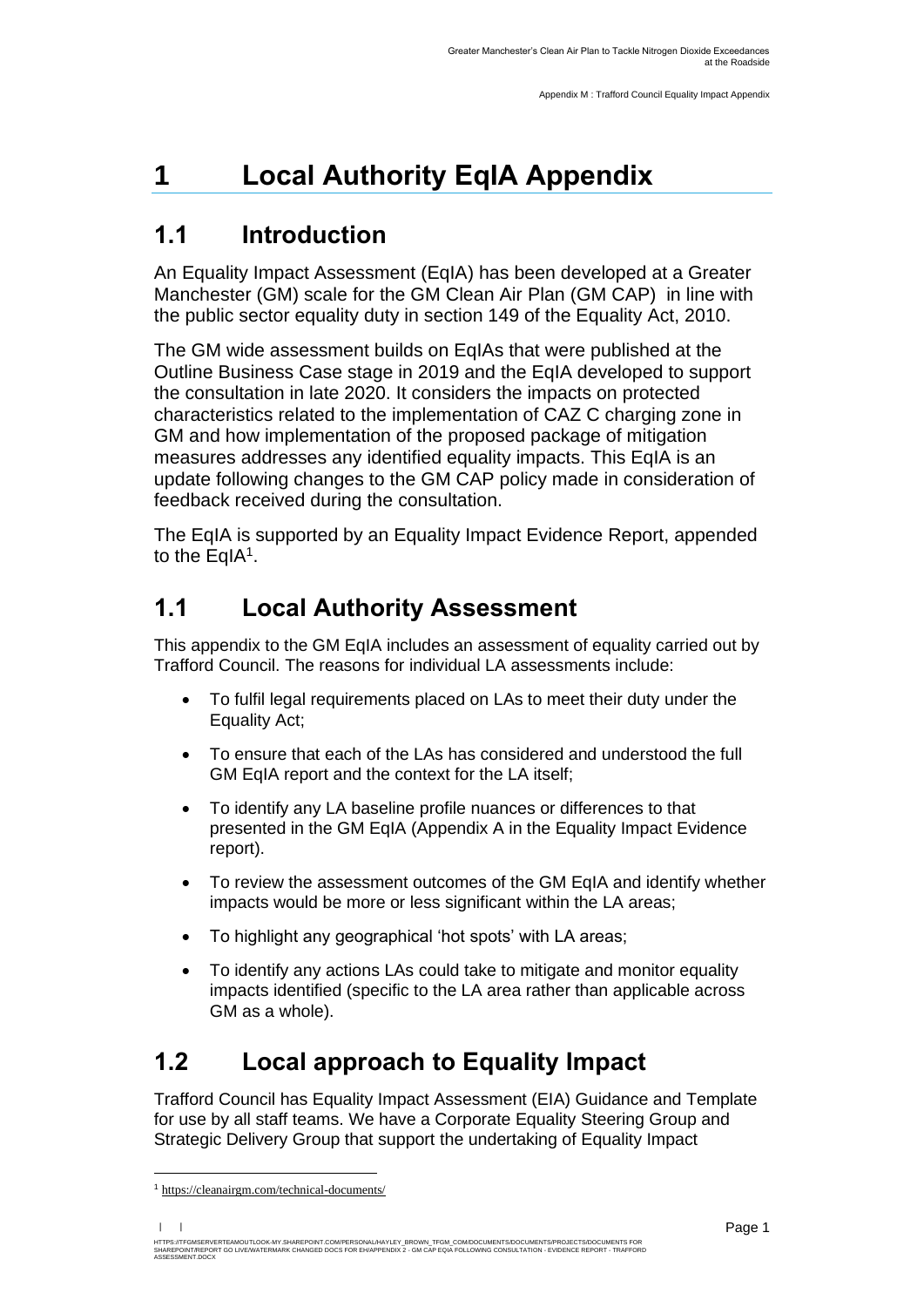Assessments (EIAs) including those relating to Council budget proposals, and other EIAs required when a decision or change in policy, procedure or function could have an impact on customers and /or staff that share a protected characteristic. We also regularly publish completed EIAs on the Council website. Currently we do not include socio-economics as an additional characteristic.

# <span id="page-3-0"></span>**2 Trafford EqIA Appendix**

### <span id="page-3-1"></span>**2.1 Baseline data review**

### **2.1.1 Introduction**

The Council has reviewed local and national data available in relation to the datasets which have been presented within Appendix A of the Greater Manchester Clean Air Equality Impact Evidence Report. Information has been gathered from sources such as the Trafford Joint Strategic Needs Assessment (JSNA) which gives overarching information on the current (and future) health and social care needs of local communities in Trafford. It provides an evidence base to inform and guide the commissioning and provision of health, well-being and social care services. Information for the review has also been obtained from Healthwatch Trafford, Trafford Poverty Strategy (21/22) and the Council's Corporate Equality Strategy. Data presented from the [Trafford Data Lab](https://www.trafforddatalab.io/) has allowed the Council to utilities the [English Indices of Deprivation 2019](https://www.gov.uk/government/statistics/english-indices-of-deprivation-2019) for Lower-layer Super Output Areas (LSOA) in England as part of this review.

### **2.1.2 Baseline data updates**

| In-Scope<br><b>Protected</b><br><b>Characteristic</b> | Overview for the local authority; including<br>updated data.                                                                                                                                                                                                                                                                                                                                                        | 'Outliers' within the Local Authority<br>(LSOAs or communities with a particularly<br>high proportion of a protected<br>characteristic to highlight any<br>distributional impacts) |
|-------------------------------------------------------|---------------------------------------------------------------------------------------------------------------------------------------------------------------------------------------------------------------------------------------------------------------------------------------------------------------------------------------------------------------------------------------------------------------------|------------------------------------------------------------------------------------------------------------------------------------------------------------------------------------|
| Age                                                   | The resident population of Trafford (mid-<br>2019) is estimated at 237,354. This is made<br>up of 60,956 individuals aged 0-19 years<br>(25.7%), 135,215 individuals aged 20-64<br>years (57.1%) and 41,183 individuals aged<br>over 65 years (17.4%).<br>This increase of population of 996 compared<br>against 2018 data is similar to data presented<br>for the GM Clean Air Plan Equality Impact<br>Assessment. | Bowdon ward has the highest percentage<br>(25.6%) of population aged 65+years in<br>Trafford followed by Hale Barns (24.6) (ONS,<br>2019).                                         |
| <b>Disability</b>                                     | According to DWP data up to July 2018,<br>Trafford Metropolitan Borough had 12,494                                                                                                                                                                                                                                                                                                                                  | 1 in 20 children have an impairment<br>Estimates show that 1.1% of the<br>general population will have an<br>autistic spectrum condition                                           |

HTTPS://TFGMSERVERTEAMOUTLOOK-MY.SHAREPOINT.COM/PERSONAL/HAYLEY\_BROWN\_TFGM\_COM/DOCUMENTS/DOCUMENTS/PROJECTS/DOCUMENTS FOR<br>SHAREPOINT/REPORT GO LIVE/WATERMARK CHANGED DOCS FOR EH/APPENDIX 2 - GM CAP EQIA FOLLOWING CONSULTAT **ASSESSMENT.DOCX**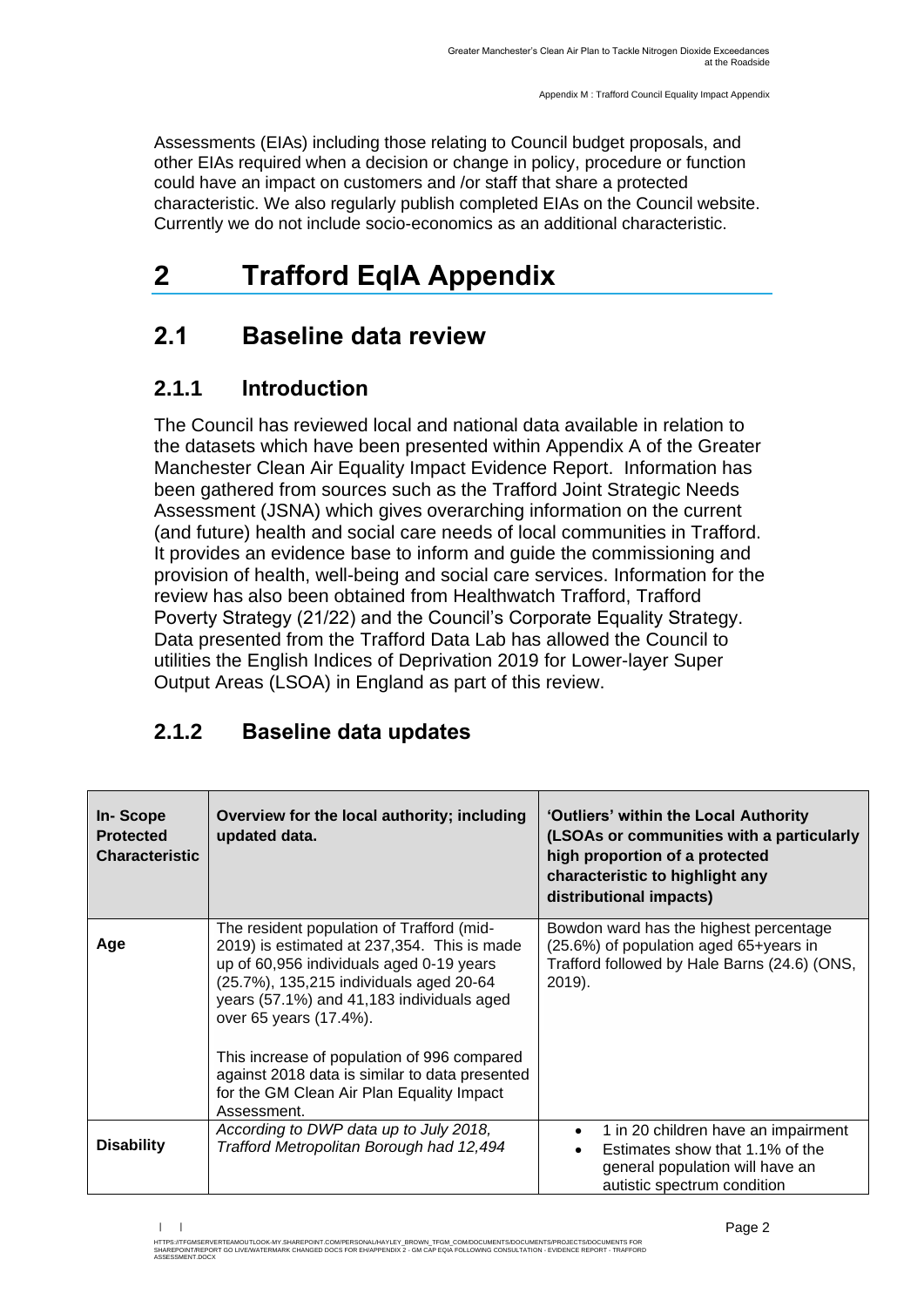| In-Scope<br><b>Protected</b><br><b>Characteristic</b> | Overview for the local authority; including<br>updated data.                                                                                                                                                                                                                                                                                                                                                                                                                                | 'Outliers' within the Local Authority<br>(LSOAs or communities with a particularly<br>high proportion of a protected<br>characteristic to highlight any<br>distributional impacts)                                                                                                                                                                                                                                                                                                                                                                                                |  |  |  |  |
|-------------------------------------------------------|---------------------------------------------------------------------------------------------------------------------------------------------------------------------------------------------------------------------------------------------------------------------------------------------------------------------------------------------------------------------------------------------------------------------------------------------------------------------------------------------|-----------------------------------------------------------------------------------------------------------------------------------------------------------------------------------------------------------------------------------------------------------------------------------------------------------------------------------------------------------------------------------------------------------------------------------------------------------------------------------------------------------------------------------------------------------------------------------|--|--|--|--|
|                                                       | PIP claim registrations, of which 11,702 had<br>been cleared. <sup>2</sup><br>There are 38,603 disabled residents in<br>Trafford (17%), as defined by those who<br>have a health (including mental health)<br>problem or a physical, cognitive or sensory<br>impairment which limits their day-to-day<br>activities. Determining the exact number of<br>Trafford residents living with a disability is<br>difficult and often based on national<br>prevalence <sup>3</sup> .                | 4,288 adults have a learning<br>$\bullet$<br>disability<br>In 2015/16, 530 adults were<br>receiving long-term support from<br>Trafford Council because of a<br>learning disability<br>As at mid- 2016/17, 944 individuals<br>were on a GP learning disability<br>register<br>A third of people with a learning<br>disability will have a dual diagnosis of<br>autism<br>Within Trafford LSOA areas 017B, D & E<br>(Bucklow St Martins), 011C (Stretford) and<br>Trafford 001A (Clifford) are within the IMDB<br>decile 1 in relation to health deprivation and<br>disability. $3$ |  |  |  |  |
| Pregnancy<br>and Maternity                            | No significant variation compared to the GM data reported.                                                                                                                                                                                                                                                                                                                                                                                                                                  |                                                                                                                                                                                                                                                                                                                                                                                                                                                                                                                                                                                   |  |  |  |  |
| Race                                                  | ONS publishes detailed population estimates<br>by ethnic group for areas in England and<br>Wales following each census. On<br>4 <sup>th</sup> December 2019, ONS produced<br>a research report on population estimates by<br>ethnicity and religion presenting latest<br>findings about these estimates and pointed to<br>the 2011 Census as the latest available<br>National Statistics for ethnic group at local<br>authority level. No significant variation to the<br>GM data reported. | Wards in the North locality have the highest<br>percentage of BAME communities in Trafford<br>(Census, 2011). Clifford ward has the highest<br>percentage (64.6%) of BAME population in<br>Trafford, followed by 40.6% in Longford,<br>23.1% in Gorse Hill and 20.3% in Stretford 4, 5                                                                                                                                                                                                                                                                                            |  |  |  |  |
| <b>Sex</b>                                            | No significant variation to the GM data reported.                                                                                                                                                                                                                                                                                                                                                                                                                                           |                                                                                                                                                                                                                                                                                                                                                                                                                                                                                                                                                                                   |  |  |  |  |

<sup>&</sup>lt;sup>2</sup> Healthwatch Trafford Available at[: https://healthwatchtrafford.co.uk/wp-content/uploads/2018/10/The-](https://healthwatchtrafford.co.uk/wp-content/uploads/2018/10/The-Healthwatch-Trafford-PIP-project-report.pdf)[Healthwatch-Trafford-PIP-project-report.pdf](https://healthwatchtrafford.co.uk/wp-content/uploads/2018/10/The-Healthwatch-Trafford-PIP-project-report.pdf)

<sup>&</sup>lt;sup>3</sup> Joint Strategic Needs Assessment Available at:<http://www.traffordjsna.org.uk/Trafford-JSNA.aspx>

<sup>4</sup> Corporate Equality Strategy 2021-2025 Available at: [https://www.trafford.gov.uk/about-your-council/strategies-](https://www.trafford.gov.uk/about-your-council/strategies-plans-and-policies/equality-and-diversity/docs/Corporate-Equality-Strategy.pdf)

[plans-and-policies/equality-and-diversity/docs/Corporate-Equality-Strategy.pdf](https://www.trafford.gov.uk/about-your-council/strategies-plans-and-policies/equality-and-diversity/docs/Corporate-Equality-Strategy.pdf)

<sup>5</sup> ONS 2019

HTTPS://TFGMSERVERTEAMOUTLOOK-MY.SHAREPOINT.COM/PERSONAL/HAYLEY\_BROWN\_TFGM\_COM/DOCUMENTS/DOCUMENTS/PROJECTS/DOCUMENTS FOR<br>SHAREPOINT/REPORT GO LIVE/WATERMARK CHANGED DOCS FOR EH/APPENDIX 2 - GM CAP EQIA FOLLOWING CONSULTAT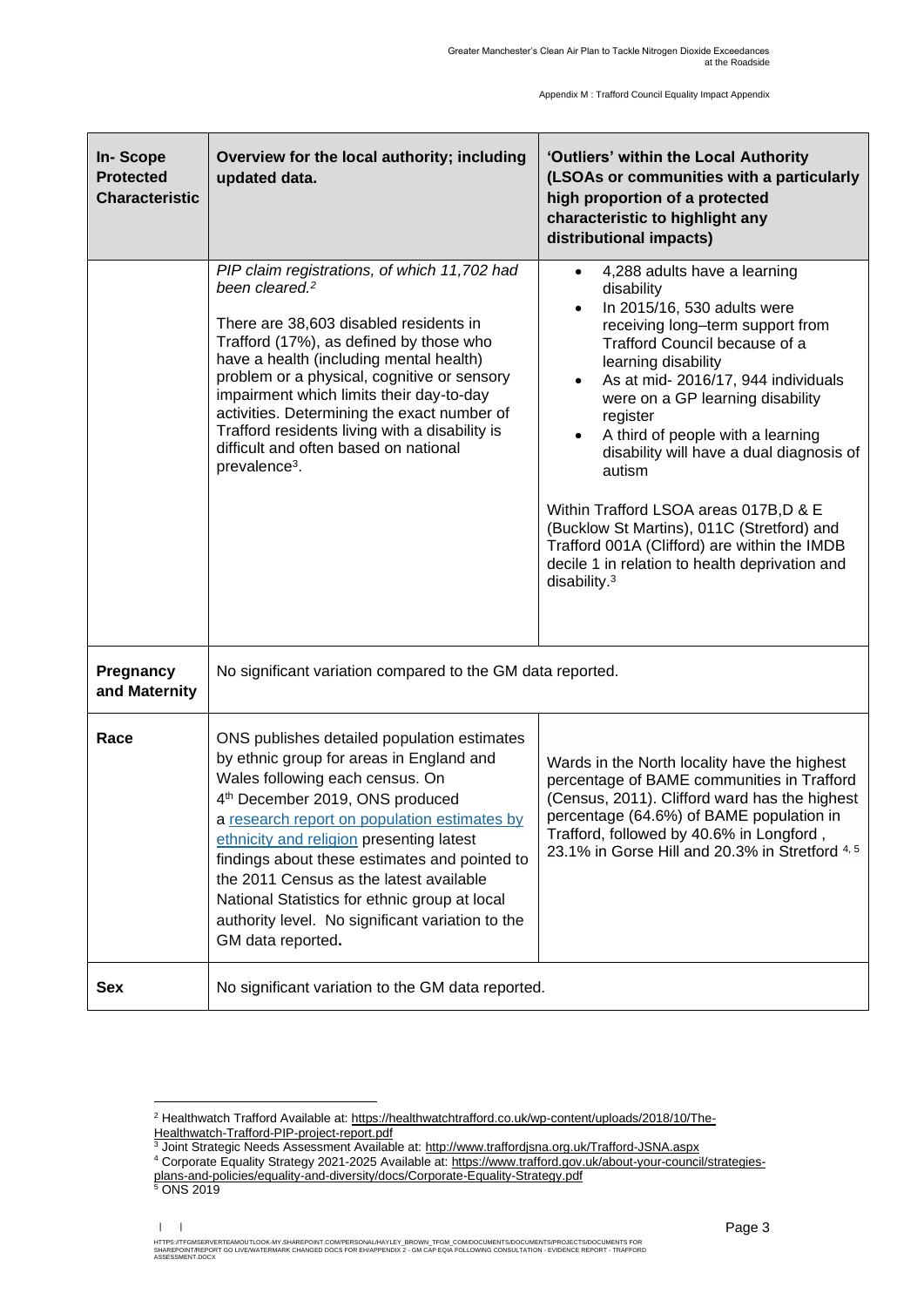| <b>Protected</b><br><b>Characteristic</b>         | Overview for the local authority;<br>including updated data and / or<br>significant variation or similarity<br>compared to the GM picture.                                                                                                                                                                                                      | 'Outliers' within the Local Authority<br>(LSOAs or communities with a particularly<br>high proportion of a protected<br>characteristic to highlight an distributional<br>impacts)                                                                                                                            |
|---------------------------------------------------|-------------------------------------------------------------------------------------------------------------------------------------------------------------------------------------------------------------------------------------------------------------------------------------------------------------------------------------------------|--------------------------------------------------------------------------------------------------------------------------------------------------------------------------------------------------------------------------------------------------------------------------------------------------------------|
| <b>Religion / Belief</b>                          | No significant variation to the GM data<br>reported.                                                                                                                                                                                                                                                                                            | Within Trafford, the dominant religious group<br>in all wards is Christian except for Clifford<br>Ward where Muslims form the largest faith<br>group 48%). There is also a significant<br>minority of Muslim residents in Longford ward<br>(30.1%) and Jewish residents in Hale Barns<br>$(13.2\%)$ . $^{6}$ |
| Gender<br>reassignment/<br><b>Gender identity</b> | We recognise that this is a data gap and<br>we will work with partners to develop our<br>knowledge and get the best data<br>available                                                                                                                                                                                                           |                                                                                                                                                                                                                                                                                                              |
| <b>Sexual orientation</b>                         | Capturing accurate data is problematic<br>as we need to develop people's<br>confidence in disclosing their sexuality,<br>however, we do have the following data,<br>and we can extrapolate from this to<br>estimate figures for Trafford.<br>Greater Manchester has an estimated<br>215,000 LGBT people -<br>https://lgbt.foundation/actionplan |                                                                                                                                                                                                                                                                                                              |
| Marriage & civil<br>partnership                   | For the year, April 2019 to March 2020<br>there were 112 religious marriages, 429<br>civil marriages and 11 civil partnership<br>formations.<br>Source: Trafford Council Registration<br>Service (BDM - Birth, Death, Marriages)                                                                                                                |                                                                                                                                                                                                                                                                                                              |

#### **2.1.3 Socio-Economic Characteristics**

Under Equality Law, socio-economic characteristic is not a Protected Characteristic. As a result, the GM EqIA for CAP does not consider the impacts on the scheme on difference socio-economic groups. A Distributional Impact Assessment (DIA) has been undertaken for the programme which does consider these impacts. **Trafford also do not include socioeconomic status within their EqIAs.** 

## <span id="page-5-0"></span>**2.2 Equality impacts review**

The table below provides a summary of equality impacts identified for GM against each of the protected characteristics and each of the assessment topics (i.e. air quality, accessibility, and affordability). Any differences

<sup>6</sup> ONS, 2011 Census

<sup>| |</sup> 

HTTPS://TFGMSERVERTEAMOUTLOOK-MY.SHAREPOINT.COM/PERSONAL/HAYLEY\_BROWN\_TFGM\_COM/DOCUMENTS/DOCUMENTS/PROJECTS/DOCUMENTS FOR<br>SHAREPOINT/REPORT GO LIVE/WATERMARK CHANGED DOCS FOR EH/APPENDIX 2 - GM CAP EQIA FOLLOWING CONSULTAT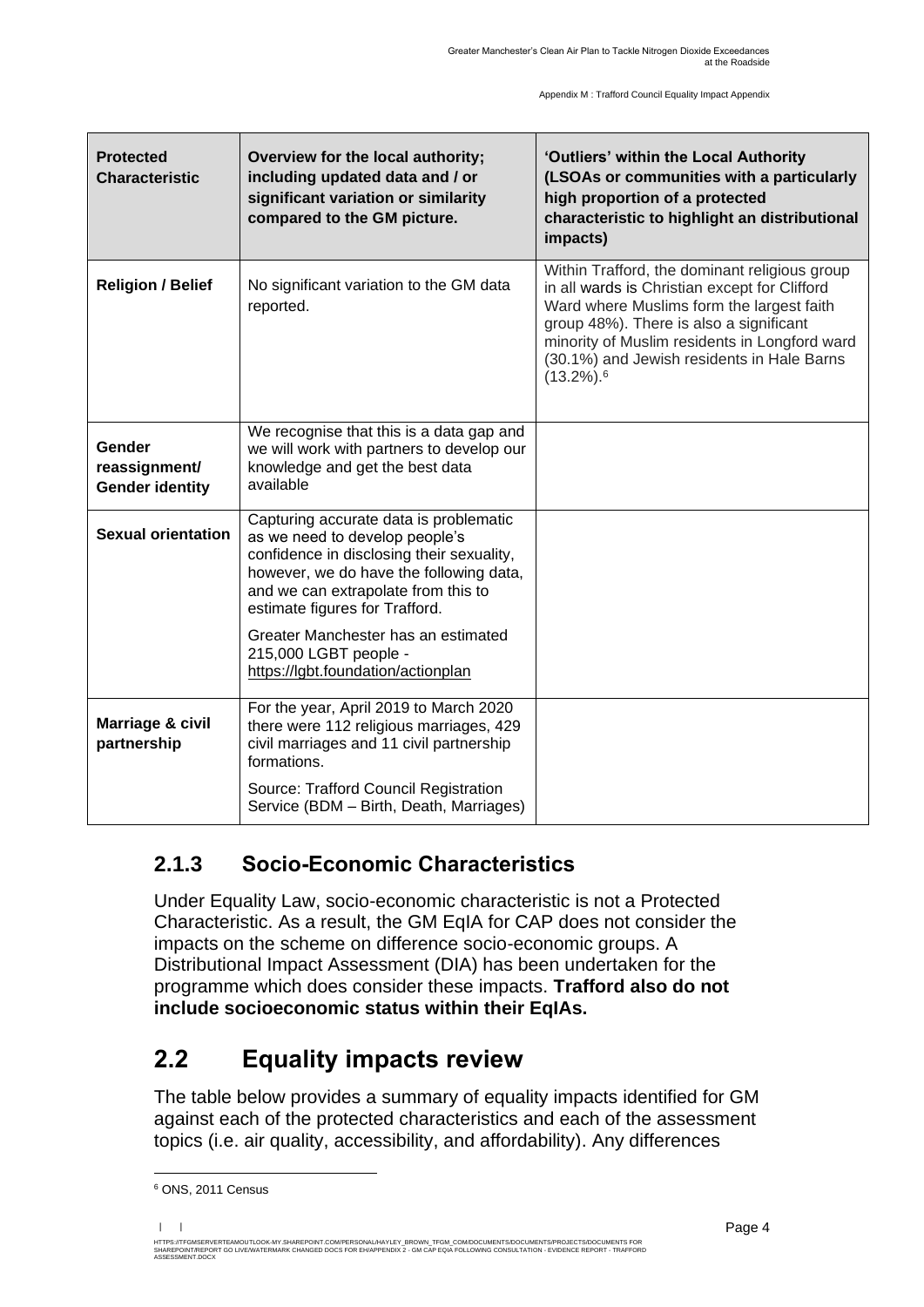between the GM assessment and that for Trafford are identified along with an explanation of these differences.

HTTPS://TFGMSERVERTEAMOUTLOOK-MY.SHAREPOINT.COM/PERSONAL/HAYLEY\_BROWN\_TFGM\_COM/DOCUMENTS/DOCUMENTS/PROJECTS/DOCUMENTS FOR<br>SHAREPOINT/REPORT GO LIVE/WATERMARK CHANGED DOCS FOR EH/APPENDIX 2 - GM CAP EQIA FOLLOWING CONSULTAT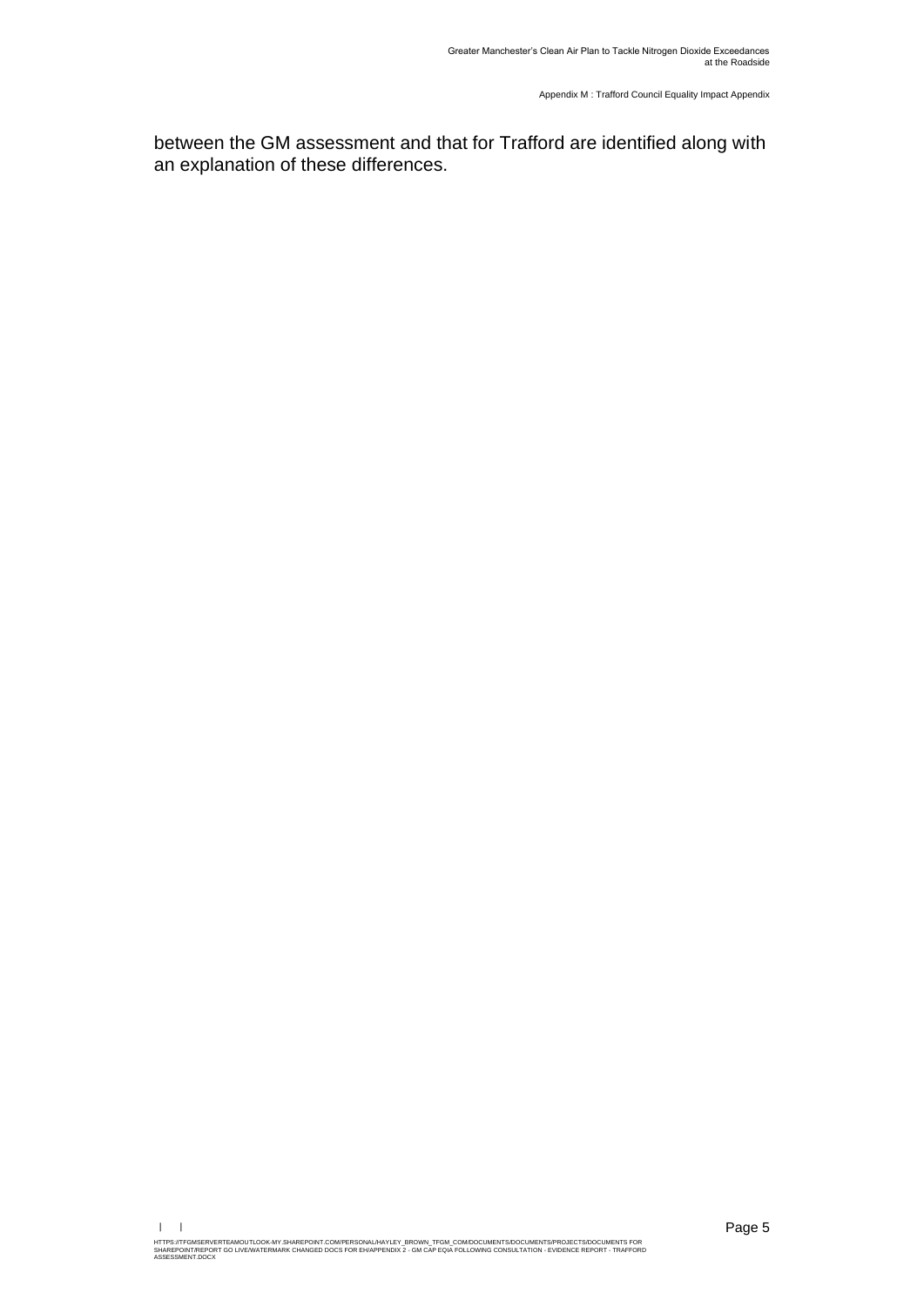| characteristic<br>Protected | Assessment topic | Impact<br>$(+/-)$ |           | <b>Magnitude of impact post</b><br>mitigation (extent of<br>population exposure to<br>impact) | Differential/<br>Disproportionate | Reason for difference in impact from GM assessment                                                                                                                                                                                                                                                                                                         |
|-----------------------------|------------------|-------------------|-----------|-----------------------------------------------------------------------------------------------|-----------------------------------|------------------------------------------------------------------------------------------------------------------------------------------------------------------------------------------------------------------------------------------------------------------------------------------------------------------------------------------------------------|
|                             |                  |                   | <b>GM</b> | <b>Trafford</b>                                                                               |                                   |                                                                                                                                                                                                                                                                                                                                                            |
| Age                         | Air quality      | $\ddot{}$         | High      | High                                                                                          | <b>Differential</b>               | Younger and older people are more sensitive to changes in air<br>quality and will benefit more quickly from improvements in air<br>quality. No significant variation to the GM impact assessment.                                                                                                                                                          |
|                             | Accessibility    |                   | Low       | Low                                                                                           | <b>Disproportionate</b>           | Younger and older people are more reliant on public transport,<br>taxi and PHVs. They are also more likely to use minibuses and<br>community transport. Any changes in provision would have a<br>disproportionate impact on this group. No significant variation to<br>the GM impact assessment.                                                           |
|                             | Affordability    |                   | Low       | Low                                                                                           | <b>Disproportionate</b>           | Younger and older people are more reliant on public transport, so<br>any ticket prices increases would be disproportionately<br>experienced by these groups. No significant variation to the GM<br>Impact Assessment.                                                                                                                                      |
| Disability <sup>7</sup>     | Air quality      | $\ddot{}$         | High      | High                                                                                          | <b>Differential</b>               | People with disabilities (particularly if these relate to respiratory<br>problems) are likely to be more sensitive to changes in air quality<br>and will benefit more quickly from improvements in air quality. No<br>significant variation to the GM Impact Assessment.                                                                                   |
|                             | Accessibility    |                   | Low       | Low                                                                                           | <b>Disproportionate</b>           | Disabled people are more reliant on public transport, taxi and<br>PHVs because they are more likely to not drive. They are also<br>more likely to use community transport and be reliant on parking<br>provision. Any changes in provision would have a<br>disproportionate impact on this group. No significant variation to<br>the GM Impact Assessment. |

<sup>&</sup>lt;sup>7</sup> Disability covers a wide range of physical and mental impairment. Where the impact would differ dependent on disability this is flagged in the narrative.

| |

HTTPS://TEGMSERVENTEMOUTLOCK-MY:SHAREPOINT.COM/PERSONALING/VENTER\_COMPOCUMENTS/DOCUMENTS/PROJECTS/DOCUMENTS FOR SHAREPOINT/REPORT GO LIVE/WATERMARK CHANGED DOCS FOR EH/APPENDIX 2 - GM CAP EQIA FOLLOWING<br>CONSULTATION - EVID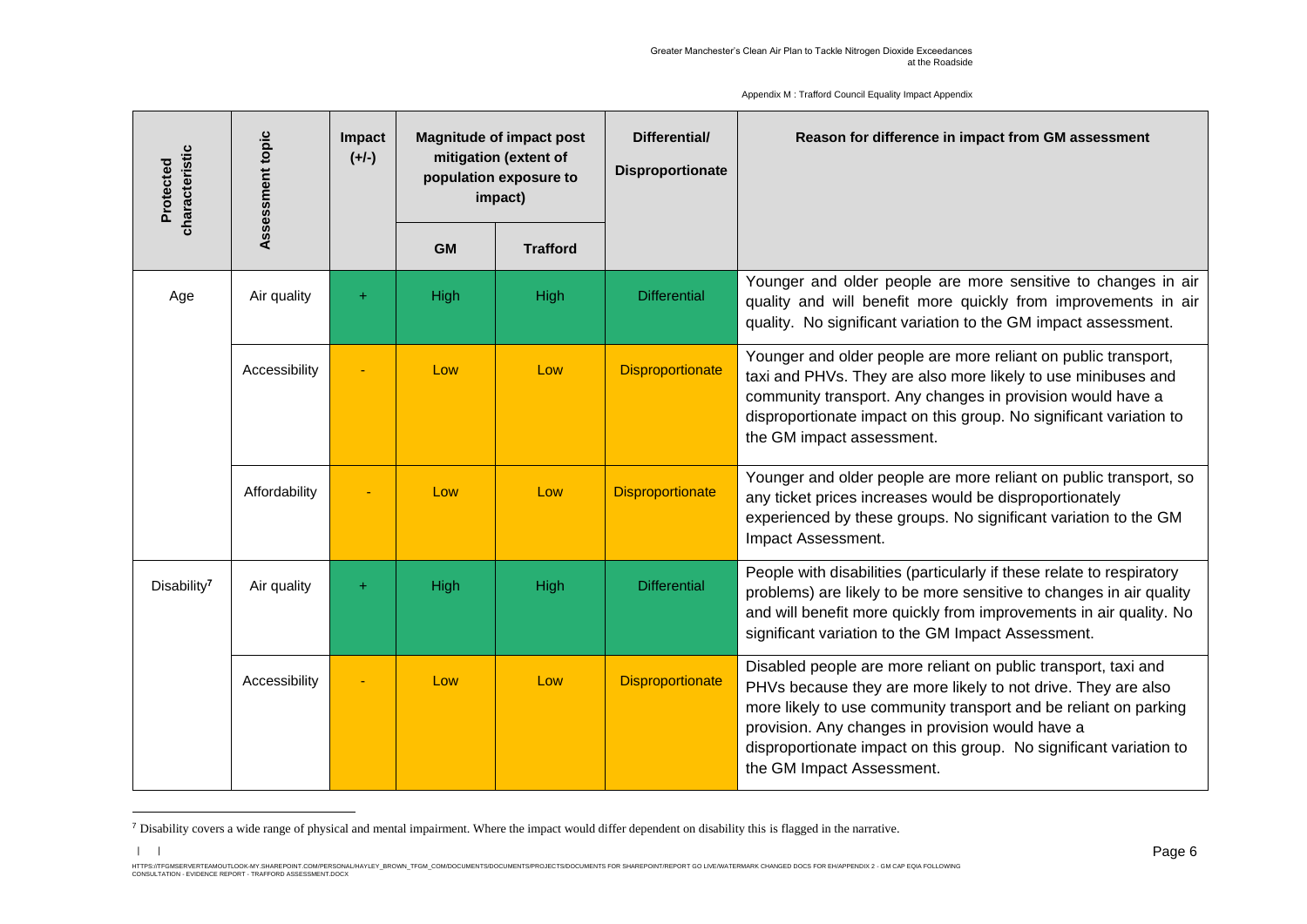| Appendix M: Trafford Council Equality Impact Appendix |  |  |
|-------------------------------------------------------|--|--|
|-------------------------------------------------------|--|--|

| characteristic<br>Protected   | Assessment topic | Impact<br>$(+/-)$ |                    | <b>Magnitude of impact post</b><br>mitigation (extent of<br>population exposure to<br>impact) | Differential/<br>Disproportionate | Reason for difference in impact from GM assessment                                                                                                                                                                                                                  |
|-------------------------------|------------------|-------------------|--------------------|-----------------------------------------------------------------------------------------------|-----------------------------------|---------------------------------------------------------------------------------------------------------------------------------------------------------------------------------------------------------------------------------------------------------------------|
|                               |                  |                   | <b>GM</b>          | <b>Trafford</b>                                                                               |                                   |                                                                                                                                                                                                                                                                     |
|                               | Affordability    |                   | Low                | Low                                                                                           | <b>Disproportionate</b>           | Disabled people are more reliant on public transport, taxis and<br>PHVs. Increased cost of travel to places of work, education,<br>social/leisure activities if costs related to non-<br>compliance/upgrading to a compliant vehicle are passed onto<br>passengers. |
| Pregnancy<br>and<br>maternity | Air quality      | ÷                 | High               |                                                                                               | <b>Differential</b>               | Extremely low-dose exposures to pollutants during windows of<br>vulnerability in utero and in early infancy may result in health<br>effects throughout their lifespan. No significant variation to the<br>GM Impact Assessment.                                     |
|                               | Accessibility    |                   | No equality impact |                                                                                               |                                   |                                                                                                                                                                                                                                                                     |
|                               | Affordability    |                   | No equality impact |                                                                                               |                                   |                                                                                                                                                                                                                                                                     |
| Race <sup>8</sup>             | Air quality      | $+$               | High               | High                                                                                          | Disproportionate                  | People from BAME backgrounds are more likely to live in areas of<br>GM where air quality is currently poorest. They will therefore<br>disproportionately benefit from improvements in air quality.                                                                  |
|                               | Accessibility    |                   | Low                | Low                                                                                           | <b>Disproportionate</b>           | People from BAME backgrounds are more reliant on public<br>transport therefore changes in service would affect them<br>disproportionately. No significant variation to the GM Impact<br>Assessment.                                                                 |

| |

<sup>&</sup>lt;sup>8</sup> Race covers all races identified within the ONS dataset. Where the impact would differ for different races, this is identified in the narrative.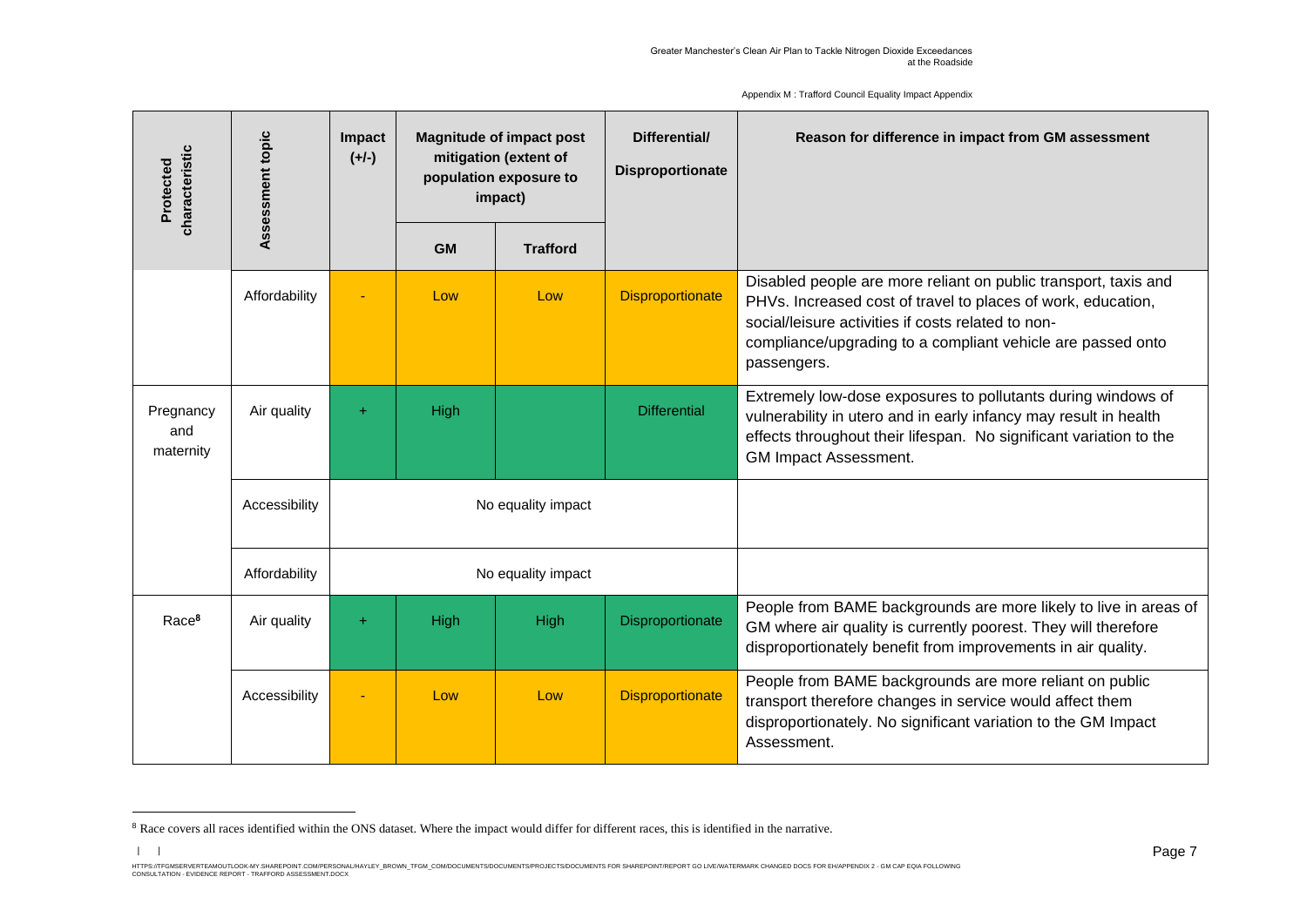| characteristic<br>Protected | Assessment topic | Impact<br>$(+/-)$  | <b>Magnitude of impact post</b><br>mitigation (extent of<br>population exposure to<br>impact) |                    | Differential/<br>Disproportionate | Reason for difference in impact from GM assessment                                                                                                                                                                                                                                                                  |
|-----------------------------|------------------|--------------------|-----------------------------------------------------------------------------------------------|--------------------|-----------------------------------|---------------------------------------------------------------------------------------------------------------------------------------------------------------------------------------------------------------------------------------------------------------------------------------------------------------------|
|                             |                  |                    | <b>GM</b>                                                                                     | <b>Trafford</b>    |                                   |                                                                                                                                                                                                                                                                                                                     |
|                             | Affordability    |                    | Low                                                                                           | Low                | <b>Disproportionate</b>           | People from BAME backgrounds are more reliant on public<br>transport therefore increased costs would affect them<br>disproportionately. A high proportion of taxi drivers are from<br>BAME backgrounds. Any increases in business costs are<br>therefore likely to be experienced disproportionately by this group. |
| Religion/<br><b>Belief</b>  | Air quality      | $+$                | High                                                                                          | High               | Disproportionate                  | No difference to GM                                                                                                                                                                                                                                                                                                 |
|                             | Accessibility    | No equality impact |                                                                                               |                    |                                   |                                                                                                                                                                                                                                                                                                                     |
|                             | Affordability    |                    | Low                                                                                           | Low                | <b>Disproportionate</b>           | A high proportion of taxi drivers are from Muslim backgrounds in<br>particular. Any increases in business costs are therefore likely to be<br>experienced disproportionately by this group. No difference to GM                                                                                                     |
| Sex                         | Air quality      |                    |                                                                                               | No equality impact |                                   |                                                                                                                                                                                                                                                                                                                     |
|                             | Accessibility    | No equality impact |                                                                                               |                    |                                   |                                                                                                                                                                                                                                                                                                                     |
|                             | Affordability    |                    | <b>Medium</b>                                                                                 | <b>Medium</b>      | <b>Disproportionate</b>           | Taxi drivers, PHV drivers and bus drivers are over 90% more likely to be<br>male than female. Any business costs are therefore likely to be<br>disproportionately experienced by men.                                                                                                                               |
|                             | Air quality      |                    |                                                                                               | No equality impact |                                   |                                                                                                                                                                                                                                                                                                                     |

<sup>| |</sup>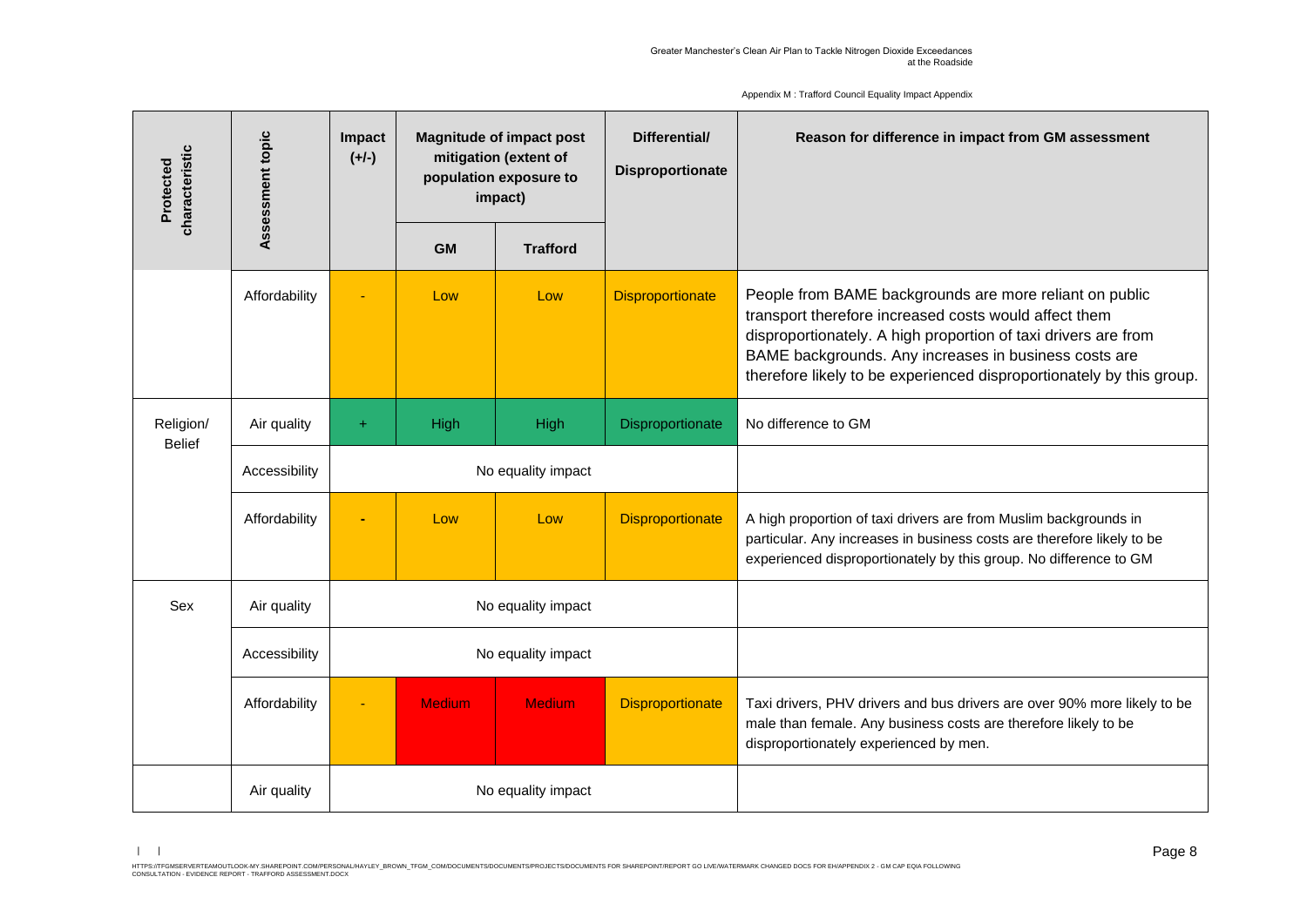|  |  |  | Appendix M: Trafford Council Equality Impact Appendix |
|--|--|--|-------------------------------------------------------|
|--|--|--|-------------------------------------------------------|

| haracteristic<br>Protected | opic<br>Ö     | <b>Impact</b><br>$(+/-)$ | <b>Magnitude of impact post</b><br>mitigation (extent of<br>population exposure to<br>impact) |                    | Differential/<br><b>Disproportionate</b> | Reason for difference in impact from GM assessment |
|----------------------------|---------------|--------------------------|-----------------------------------------------------------------------------------------------|--------------------|------------------------------------------|----------------------------------------------------|
| ਨ                          | SS<br>⋖       |                          | <b>GM</b>                                                                                     | <b>Trafford</b>    |                                          |                                                    |
| Gender<br>reassignment     | Accessibility | ٠                        | <b>Medium</b>                                                                                 |                    | <b>Differential</b>                      | We do not have data to assign magnitude of impact  |
|                            | Affordability |                          |                                                                                               | No equality impact |                                          |                                                    |
| Sexual<br>orientation      | Accessibility | ٠                        | Low                                                                                           |                    | <b>Differential</b>                      | We do not have data to assign magnitude of impact  |

 $| \cdot |$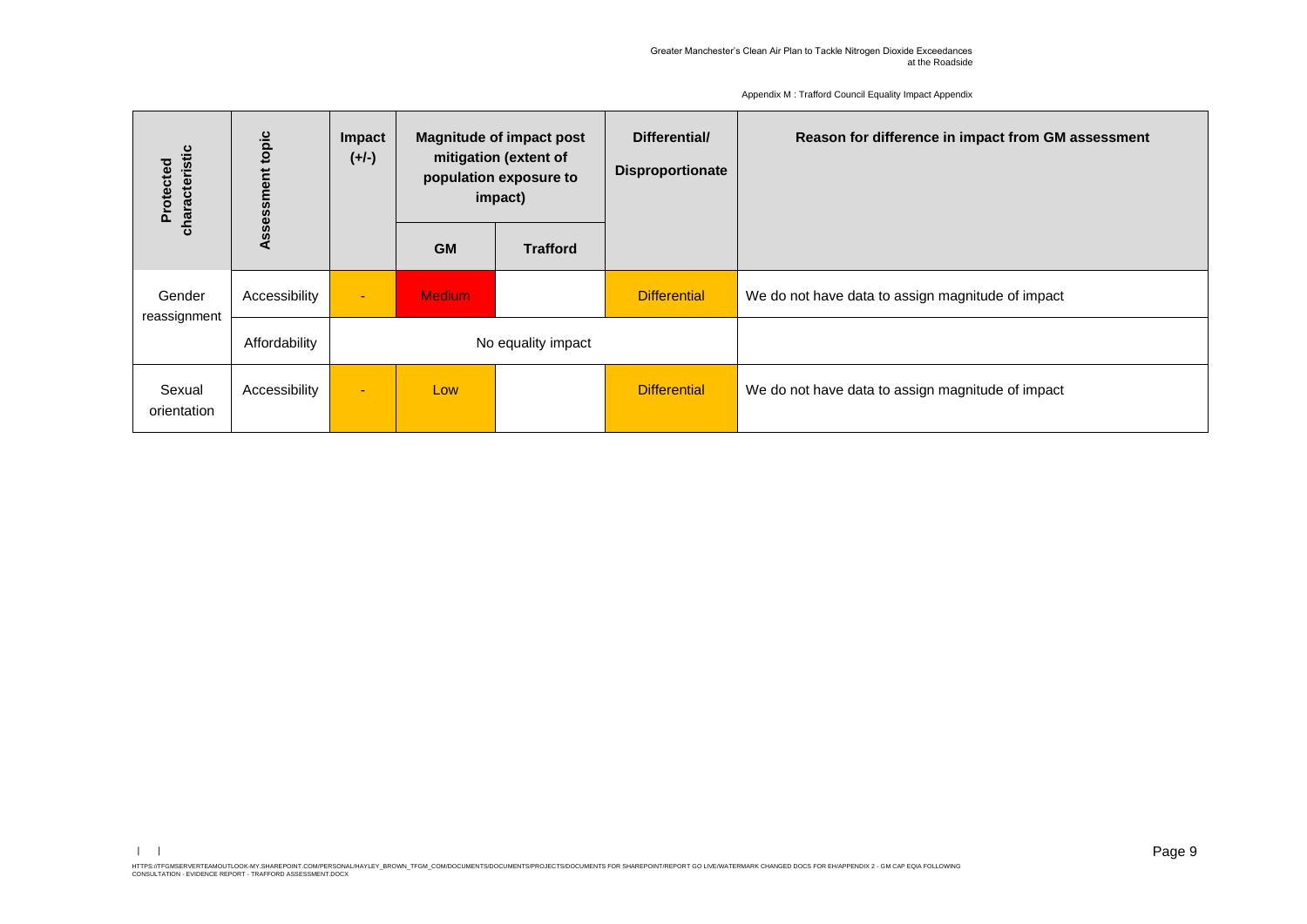## <span id="page-11-0"></span>**2.3 'Hot-spots' in Trafford**

### **2.3.1 Geographical 'hot-spots' in Trafford**

Within Trafford LSOA areas 017B,D & E (Bucklow St Martins), 011C (Stretford) and Trafford 001A (Clifford) are within the IMDB decile 1 in relation to health deprivation and disability.

Wards in the North locality have the highest percentage of BAME communities in Trafford (Census, 2011). Clifford ward has the highest percentage (64.6%) of BAME population in Trafford, followed by 40.6% in Longford, 23.1% in Gorse Hill and 20.3% in Stretford (ONS, 2019).

Bowdon ward has the highest percentage (25.6%) of population aged 65+years in Trafford followed by Hale Barns.

### **2.3.2 Protected characteristic 'hot-spots' in Trafford**

Trafford has a higher percentage of population aged 5 to 15 years and older working age groups (35-54 years) compared with England.

There are 38,603 disabled residents in Trafford (17%) as defined by those who have a health (including mental health) problem or a physical, cognitive or sensory impairment which limits their day-to-day activities.

## <span id="page-11-1"></span>**2.4 Actions to be taken by Trafford**

### **2.4.1 Mitigate any potential equality impacts identified.**

Within the GM Clean Air Plan there are a number of schemes and mitigation measures which will be employed to support the transition to compliant vehicles and reduce the impact on businesses and communities. These mitigation measures will include charging exemptions, discount charges for private hire vehicles, a Clean Bus fund, a Clean Taxi fund and a Clean Commercial Vehicle fund.

Trafford Council will ensure that communication regarding support for businesses is provided to business groups within Trafford and through media channels available to the Council. Notification of support available to licensed vehicle owners will also be provided. The Council will work with TFGM to implement the GM Clean Plan communication strategy.

Information and communication regarding funding and mitigation will be shared via the Trafford Partnership. Council partners include residents, community groups, the voluntary sector, public services and private businesses. Through working with the Trafford Partnership it will allow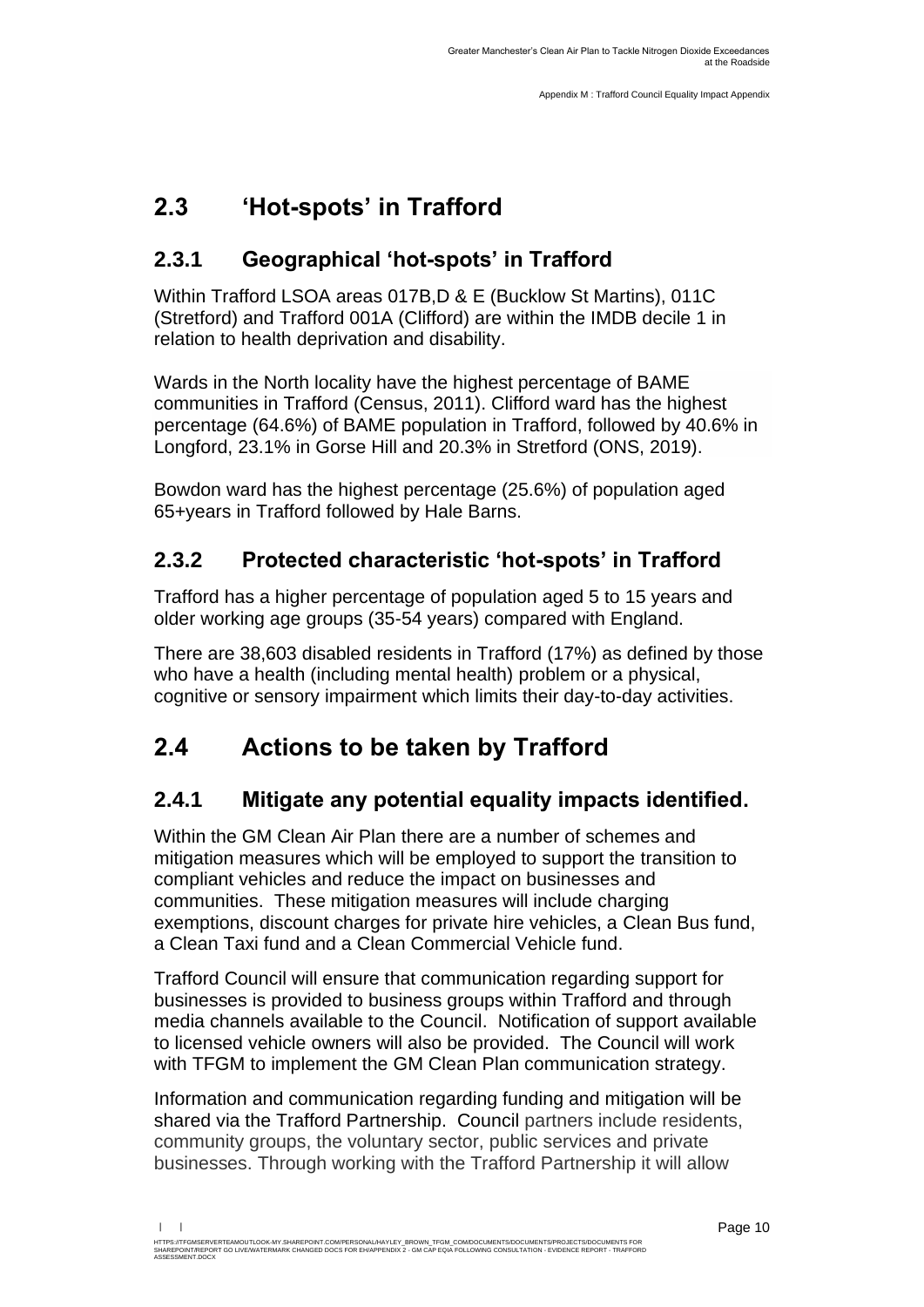communication with a wide range of residents and businesses to provide all relevant information.

This work will reduce potential adverse impacts of the Clean Air Plan measures and increase uptake of assistance to improve compliance with requirements of the plan.

#### **2.4.2 Monitor any potential equality impacts identified.**

The Council will work with TfGM to identify data sets and evidence which will inform Local Authorities of impacts on protected characteristics.

Data from TfGM which will need to be reviewed will include accessing the level of funding which has been applied for (and received) by businesses and vehicle owners within Trafford. It will also be necessary to monitor the levels of use of public transport to see if there is any decline or increase in usage, if there has been any changes in the level of public transport service across Trafford and if there has been any increases in costs which could potentially affect specific groups.

At a local level within Trafford, the following data will be reviewed:

- Monitor levels of private hire and taxi vehicles in Trafford.
- Monitor age and compliance of private hire and taxi vehicles in Trafford.
- Monitor age and compliance of community transport vehicles utilised by the Council.

The Council's Economic Growth Team will be contacted in relation to obtaining feedback of impacts from the implementation of the Clean Air Plan from commercial and business groups within Trafford.

In relation to potential impacts on disabled people and the BAME community within Trafford a method of collecting feedback will need to be established.

#### **Review any potential equality impacts identified.**

Trafford Council will undertake a review of potential equality impacts 12-18 months after implementation of the GM Clean Air Plan implementation. This review will be done in conjunction with TfGM.

#### **2.4.3 Outline local monitoring and review plan.**

A key aspect of the implementation of the Greater Manchester Clean Air Plan is assessing its effectiveness through defined monitoring mechanisms.

The Council will regularly assess the overall progress of the Greater Manchester Clean Air Plan. This will include updates of mitigation